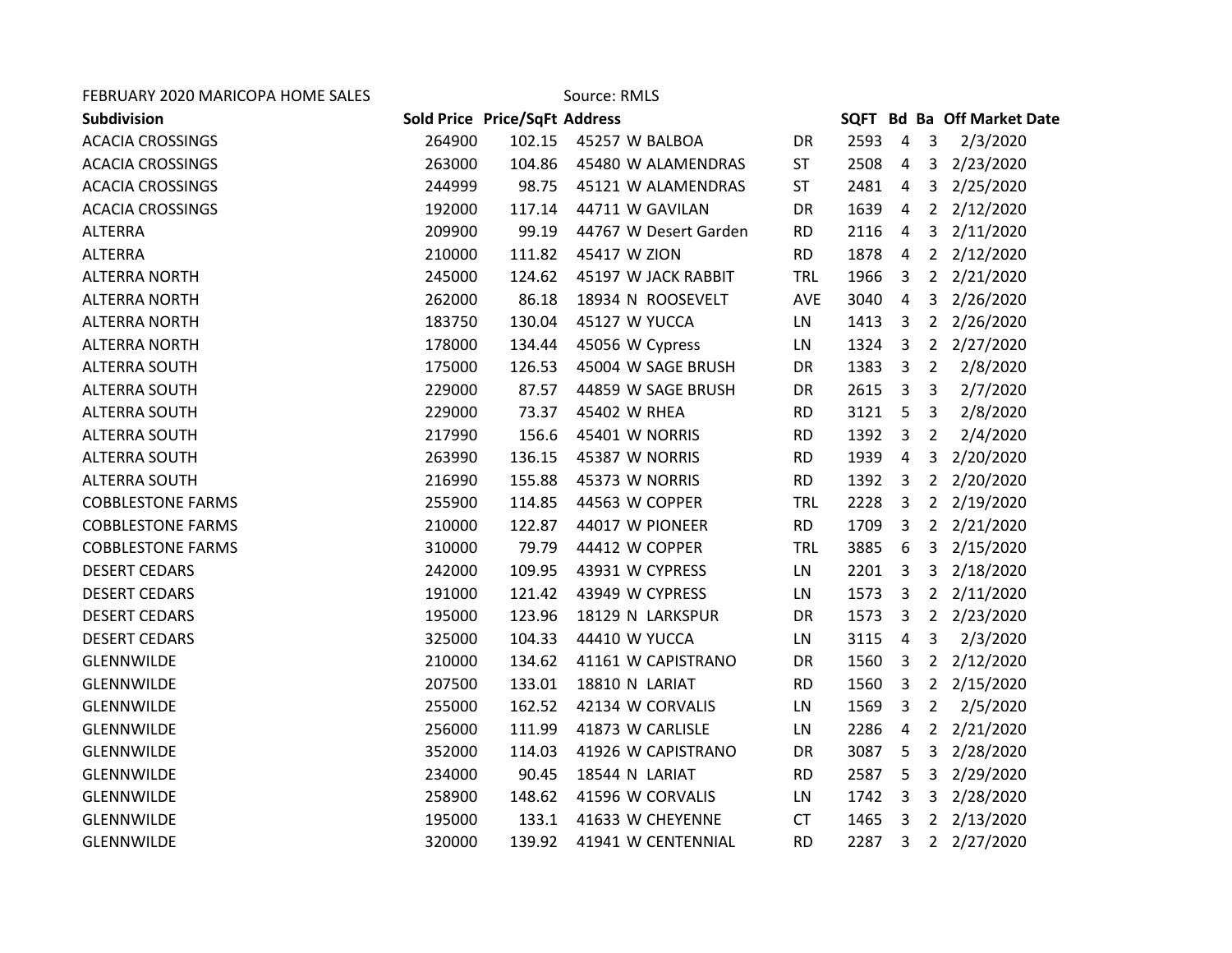| <b>Glennwilde Groves</b>  | 225000 | 130.36 | 41587 W AVELLA       | DR         | 1726 | 4              |                | 2 2/26/2020 |
|---------------------------|--------|--------|----------------------|------------|------|----------------|----------------|-------------|
| HOMESTEAD                 | 360000 | 102.06 | 41039 W ROBBINS      | DR         | 3527 | 4              | 3              | 2/14/2020   |
| <b>HOMESTEAD NORTH</b>    | 203000 | 124.69 | <b>40013 W NOVAK</b> | LN         | 1628 | 3              | $\overline{2}$ | 2/8/2020    |
| <b>HOMESTEAD NORTH</b>    | 191000 | 131.36 | 41328 W PRYOR        | LN         | 1454 | 3              | $\overline{2}$ | 2/1/2020    |
| <b>HOMESTEAD NORTH</b>    | 255400 | 120.7  | 20292 N WILFORD      | AVE        | 2116 | $\overline{3}$ | $2^{\circ}$    | 2/18/2020   |
| <b>HOMESTEAD NORTH</b>    | 279000 | 121.36 | 40042 W CURTIS       | <b>WAY</b> | 2299 | $\overline{4}$ | 3              | 2/4/2020    |
| HOMESTEAD NORTH           | 215000 | 132.22 | 20823 N GRANTHAM     | <b>RD</b>  | 1626 | 3              | $\overline{2}$ | 2/7/2020    |
| <b>HOMESTEAD NORTH</b>    | 206000 | 83.03  | 40594 W HAYDEN       | DR         | 2481 | 3              | 3              | 2/6/2020    |
| HOMESTEAD NORTH           | 235000 | 111.9  | 20326 N MAC NEIL     | <b>ST</b>  | 2100 | $\overline{4}$ | 3              | 2/16/2020   |
| HOMESTEAD NORTH           | 210000 | 134.36 | 40094 W Coltin       | <b>WAY</b> | 1563 | $\overline{4}$ | $\overline{2}$ | 2/15/2020   |
| <b>HOMESTEAD NORTH</b>    | 293000 | 83.07  | 41096 W NOVAK        | LN         | 3527 | $\overline{4}$ | 3              | 2/28/2020   |
| HOMESTEAD NORTH           | 215390 | 166.2  | 40510 W Hensley      | <b>WAY</b> | 1296 | 3              | $\overline{2}$ | 2/19/2020   |
| <b>HOMESTEAD NORTH</b>    | 252000 | 120.17 | 41309 W GANLEY       | <b>WAY</b> | 2097 | $\overline{4}$ | $2^{\circ}$    | 2/29/2020   |
| LAKES AT RANCHO EL DORADO | 235000 | 107.06 | 22005 N BOLIVIA      | <b>ST</b>  | 2195 | 4              | 3              | 2/17/2020   |
| LAKES AT RANCHO EL DORADO | 216575 | 102.69 | 41285 W PARKHILL     | DR         | 2109 | $\overline{4}$ | 3              | 2/22/2020   |
| LAKES AT RANCHO EL DORADO | 186000 | 147.26 | 41172 W PARKHILL     | DR         | 1263 | 3              | $2^{\circ}$    | 2/11/2020   |
| LAKES AT RANCHO EL DORADO | 225000 | 126.76 | 41327 W ELM          | DR         | 1775 | $\overline{3}$ | $\overline{2}$ | 2/5/2020    |
| LAKES AT RANCHO EL DORADO | 245000 | 135.96 | 40513 W PARKHILL     | DR         | 1802 | 3              | $2^{\circ}$    | 2/26/2020   |
| LAKES RANCHO EL DORADO    | 195000 | 143.69 | 41215 W BRAVO        | <b>DR</b>  | 1357 | 3              | $2^{\circ}$    | 2/22/2020   |
| <b>MARICOPA MEADOWS</b>   | 199900 | 103.2  | 18855 N MILLER       | <b>WAY</b> | 1937 | 3              | $\overline{2}$ | 2/7/2020    |
| <b>MARICOPA MEADOWS</b>   | 225000 | 116.76 | 45555 W DIRK         | <b>ST</b>  | 1927 | 4              | $2^{\circ}$    | 2/17/2020   |
| <b>MARICOPA MEADOWS</b>   | 227500 | 106.65 | 45754 W RANCH        | <b>RD</b>  | 2133 | $\overline{4}$ | $\overline{2}$ | 2/4/2020    |
| <b>MARICOPA MEADOWS</b>   | 218500 | 114.34 | 46101 W HOLLY        | DR         | 1911 | 3              | $2^{\circ}$    | 2/25/2020   |
| MARICOPA MEADOWS          | 209990 | 150.53 | 45670 W SKY          | LN         | 1395 | 3              | $2^{\circ}$    | 2/18/2020   |
| <b>MARICOPA MEADOWS</b>   | 275000 | 78.35  | 17796 N SMITH        | DR         | 3510 | $\overline{4}$ | 3              | 2/14/2020   |
| <b>MARICOPA MEADOWS</b>   | 217000 | 119.23 | 45946 W GUILDER      | <b>AVE</b> | 1820 | 4              | 3              | 2/21/2020   |
| <b>MARICOPA MEADOWS</b>   | 225000 | 87.44  | 46046 W RANCH        | <b>RD</b>  | 2573 | 4              | $\overline{2}$ | 2/10/2020   |
| <b>MARICOPA MEADOWS</b>   | 279990 | 124.88 | 46064 W KELLER       | DR         | 2242 | 3              | 3              | 2/11/2020   |
| <b>MARICOPA MEADOWS</b>   | 212000 | 80.39  | 45584 W TUCKER       | <b>RD</b>  | 2637 | $\overline{4}$ | 3              | 2/3/2020    |
| <b>MARICOPA MEADOWS</b>   | 220000 | 106.85 | 45653 W MEADOWS      | LN         | 2059 | $\overline{4}$ | $\overline{2}$ | 2/18/2020   |
| <b>MARICOPA MEADOWS</b>   | 225000 | 101.8  | 45737 W SHERIDAN     | <b>RD</b>  | 2210 | $\overline{a}$ | 3              | 2/25/2020   |
| Palo Brea                 | 232500 | 113.08 | 44109 W PALO TECA    | <b>RD</b>  | 2056 | 3              | 3              | 2/18/2020   |
| <b>PROVINCE</b>           | 334900 | 128.8  | 41547 W SOLSTICE     | <b>CT</b>  | 2600 | 3              | $2^{\circ}$    | 2/20/2020   |
| <b>PROVINCE</b>           | 400000 | 175.75 | 19860 N SWAN         | CT         | 2276 | $\overline{3}$ |                | 2 2/29/2020 |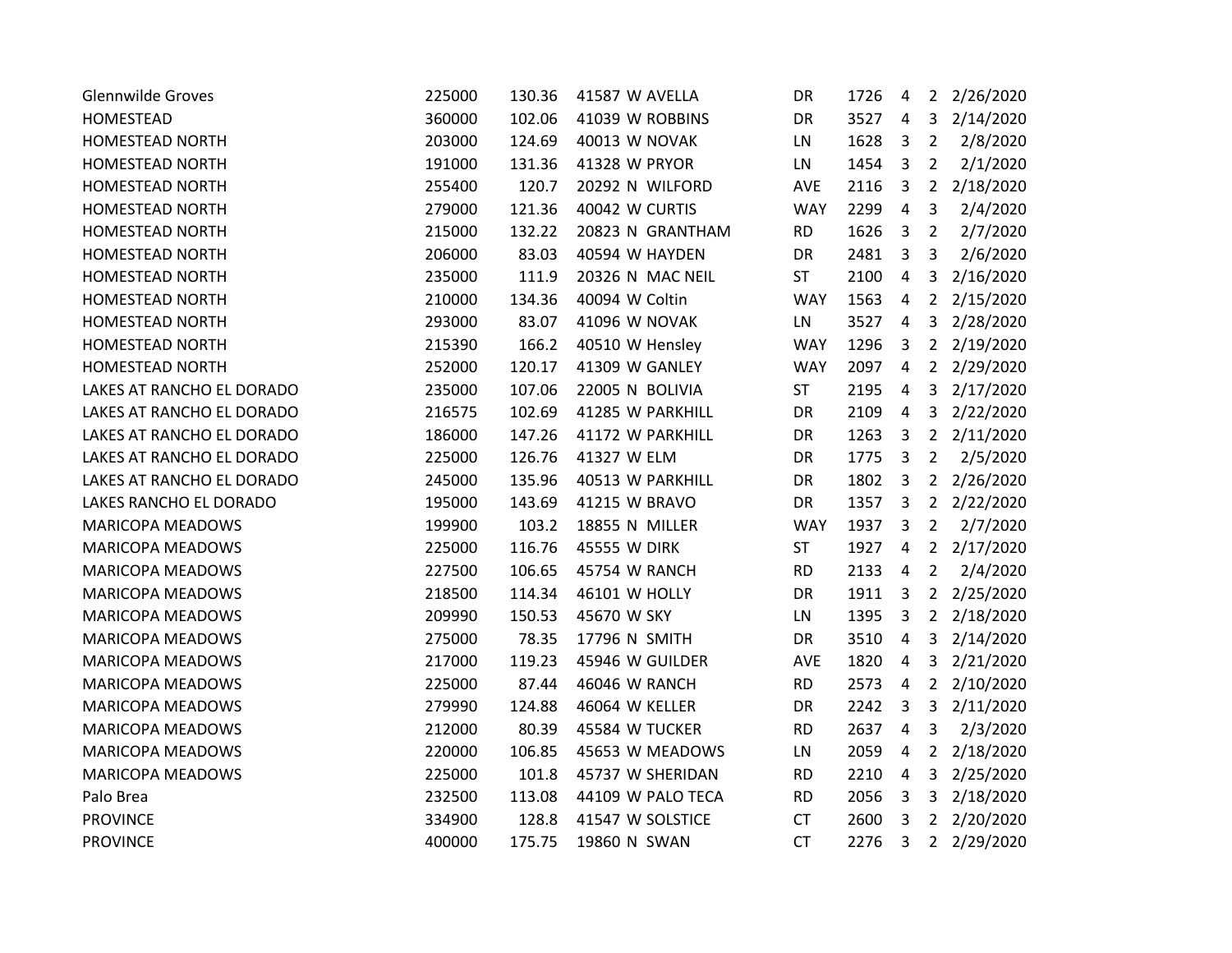| <b>PROVINCE</b>       | 420000 | 205.47 | 42101 W RUMMY           | <b>RD</b> | 2044 | 3                       | 3              | 2/25/2020   |
|-----------------------|--------|--------|-------------------------|-----------|------|-------------------------|----------------|-------------|
| <b>PROVINCE</b>       | 329900 | 130.18 | 42484 W SANDPIPER       | DR        | 2534 | $\overline{3}$          | 3              | 2/28/2020   |
| <b>PROVINCE</b>       | 319000 | 135.28 | 42842 W Morning Dove    | LN        | 2358 | $\overline{3}$          | 3              | 2/18/2020   |
| <b>PROVINCE</b>       | 244900 | 154.8  | 20194 N RIVERBANK       | <b>RD</b> | 1582 | $\overline{2}$          | $2^{\circ}$    | 2/23/2020   |
| <b>PROVINCE</b>       | 289000 | 128.38 | 42833 W MORNING DOVE    | LN        | 2251 | $\mathbf{3}$            | 3              | 2/20/2020   |
| <b>PROVINCE</b>       | 275000 | 155.71 | 42529 W FALLING STAR    | <b>CT</b> | 1766 | $\overline{2}$          | $2^{\circ}$    | 2/16/2020   |
| RANCHO EL DORADO      | 270000 | 95.47  | 22237 N KINGSTON        | DR        | 2828 | 4                       | 3              | 2/4/2020    |
| RANCHO EL DORADO      | 225000 | 139.92 | 43218 W ALEXANDRA       | <b>CT</b> | 1608 | $\overline{3}$          | $2^{\circ}$    | 2/26/2020   |
| RANCHO EL DORADO      | 186500 | 131.25 | 43859 W BAKER           | DR        | 1421 | $\overline{3}$          | $2^{\circ}$    | 2/12/2020   |
| RANCHO EL DORADO      | 231000 | 99.91  | 41898 W CHAMBERS        | <b>CT</b> | 2312 | $\overline{4}$          | $\overline{2}$ | 2/2/2020    |
| RANCHO EL DORADO      | 235000 | 101.64 | 22013 N VAN LOO         | DR        | 2312 | $\overline{3}$          | $\overline{2}$ | 2/8/2020    |
| RANCHO EL DORADO      | 215000 | 99.72  | 41838 W ANNE            | LN        | 2156 | 4                       | 3              | 2/1/2020    |
| RANCHO EL DORADO      | 216000 | 93.54  | 21410 N REINBOLD        | <b>DR</b> | 2309 | 4                       | $\mathbf{3}$   | 2/20/2020   |
| RANCHO EL DORADO      | 239000 | 103.37 | 21795 N VAN LOO         | DR        | 2312 | $\overline{3}$          | $2^{\circ}$    | 2/21/2020   |
| RANCHO EL DORADO      | 239000 | 148.53 | 21517 N GREENWAY        | <b>RD</b> | 1609 | $\overline{3}$          | $\overline{2}$ | 2/15/2020   |
| RANCHO EL DORADO      | 240000 | 102.3  | 22290 N VAN LOO         | DR        | 2346 | $\overline{3}$          | $2^{\circ}$    | 2/22/2020   |
| RANCHO EL DORADO      | 265000 | 107.37 | 41950 W COLBY           | <b>DR</b> | 2468 | 5                       | 3              | 2/10/2020   |
| RANCHO EL DORADO      | 225000 | 104.6  | 42827 W VENTURE         | <b>RD</b> | 2151 | $\overline{3}$          | $2^{\circ}$    | 2/10/2020   |
| Rancho El Dorado      | 220000 | 99.54  | 41913 W Sunland         | DR        | 2210 | $\overline{3}$          | $\overline{3}$ | 2/10/2020   |
| Rancho el Dorado      | 249802 | 117.22 | 22062 N DIETZ           | DR        | 2131 | $\overline{\mathbf{3}}$ |                | 2 2/26/2020 |
| RANCHO EL DORADO      | 226000 | 115.42 | 42270 W CHAMBERS        | DR        | 1958 | $\overline{3}$          | $\overline{2}$ | 2/6/2020    |
| RANCHO EL DORADO      | 260000 | 91.06  | 22202 N DIETZ           | DR        | 2855 | 3                       | 3              | 2/5/2020    |
| RANCHO EL DORADO      | 216000 | 145.84 | 41574 W WARREN          | LN        | 1481 | $\overline{3}$          |                | 2 2/11/2020 |
| RANCHO EL DORADO      | 195000 | 131.57 | 43736 W RIO LOBO        | DR        | 1482 | $\overline{3}$          | $\overline{2}$ | 2/7/2020    |
| Rancho El Dorado      | 230000 | 163.35 | 42561 W DESERT FAIRWAYS | DR        | 1408 | $\overline{3}$          | 2              | 2/8/2020    |
| RANCHO EL DORADO      | 189000 | 106    | 42792 W SUNLAND         | <b>DR</b> | 1783 | $\overline{3}$          | 1              | 2/10/2020   |
| Rancho El Dorado      | 350000 | 151.45 | 42474 W Little          | DR        | 2311 | 3                       | $2^{\circ}$    | 2/17/2020   |
| RANCHO EL DORADO      | 345000 | 84.85  | 22183 N REINBOLD        | DR        | 4066 | $\overline{4}$          | 3              | 2/20/2020   |
| RANCHO EL DORADO      | 350000 | 153.04 | 41809 W BRAVO           | <b>CT</b> | 2287 | $\overline{4}$          | $\overline{2}$ | 2/18/2020   |
| RANCHO EL DORADO      | 233000 | 120.22 | 22743 N AARON           | <b>RD</b> | 1938 | 3                       | $\overline{2}$ | 2/17/2020   |
| RANCHO EL DORADO      | 292000 | 126.3  | 22643 N VAN LOO         | <b>DR</b> | 2312 | 4                       | $2^{\circ}$    | 2/28/2020   |
| RANCHO MIRAGE ESTATES | 228225 | 100.76 | 37946 W OLIVO           | <b>ST</b> | 2265 | 4                       |                | 2 2/17/2020 |
| RANCHO MIRAGE ESTATES | 199000 | 116.99 | 38006 W SAN CAPISTRANO  | AVE       | 1701 | $\overline{3}$          | $\overline{2}$ | 2/3/2020    |
| RANCHO MIRAGE ESTATES | 205000 | 120.94 | 38028 W MERCED          | <b>ST</b> | 1695 | 3                       |                | 2 2/26/2020 |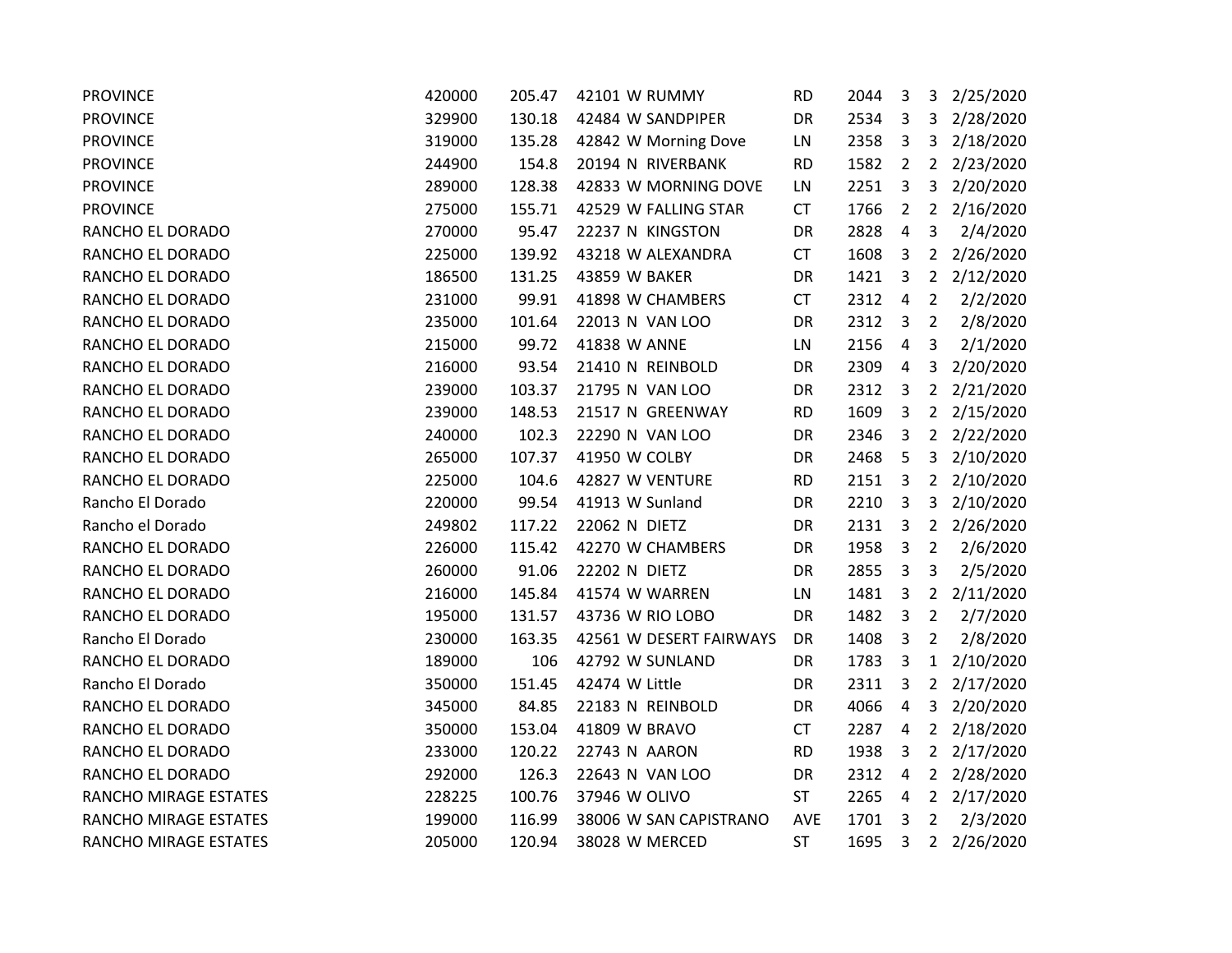| RANCHO MIRAGE ESTATES        | 214900 | 138.47 | 37448 W PRADO          | <b>ST</b>   | 1552 | 3              | $\overline{2}$ | 2/6/2020  |
|------------------------------|--------|--------|------------------------|-------------|------|----------------|----------------|-----------|
| RANCHO MIRAGE ESTATES        | 200000 | 111.48 | 38114 W MERCED         | <b>ST</b>   | 1794 | 3              | $2^{\circ}$    | 2/13/2020 |
| RANCHO MIRAGE ESTATES        | 279000 | 128.81 | 38021 W PADILLA        | <b>ST</b>   | 2166 | $\overline{4}$ | $\overline{2}$ | 2/5/2020  |
| <b>RANCHO MIRAGE ESTATES</b> | 214900 | 138.47 | 37503 W LA PAZ         | ST          | 1552 | 3              | $2^{\circ}$    | 2/24/2020 |
| RANCHO MIRAGE ESTATES        | 224900 | 122.36 | 37638 W MERCED         | ST          | 1838 | 3              | $\overline{2}$ | 2/3/2020  |
| RANCHO MIRAGE ESTATES        | 206900 | 148.96 | 19370 N PIETRA         | DR          | 1389 | 3              | $2^{\circ}$    | 2/18/2020 |
| RANCHO MIRAGE ESTATES        | 216900 | 139.76 | 19365 N PIETRA         | DR          | 1552 | 3              | $\overline{2}$ | 2/9/2020  |
| RANCHO MIRAGE ESTATES        | 224000 | 124.79 | 38139 W SAN CAPISTRANO | AVE         | 1795 | 3              | $2^{\circ}$    | 2/27/2020 |
| SANTA ROSA SPRINGS           | 215000 | 112.51 | 17078 N ROSEMONT       | <b>ST</b>   | 1911 | $\overline{4}$ | $2^{\circ}$    | 2/28/2020 |
| <b>SANTA ROSA SPRINGS</b>    | 269900 | 122.18 | 16791 N LUNA           | DR          | 2209 | $\overline{4}$ | 3              | 2/6/2020  |
| <b>SANTA ROSA SPRINGS</b>    | 240000 | 112.62 | 16890 N VERDE          | PL.         | 2131 | 4              | $\overline{2}$ | 2/4/2020  |
| SANTA ROSA SPRINGS           | 260000 | 96.47  | 42086 W LUNAR          | ST          | 2695 | 4              | 3              | 2/24/2020 |
| <b>SENITA</b>                | 289500 | 74.23  | 42994 W MAGNOLIA       | <b>RD</b>   | 3900 | 6              | $\overline{4}$ | 2/20/2020 |
| <b>SENITA</b>                | 205000 | 92.26  | 43898 W ARIZONA        | AVE         | 2222 | 5              | 3              | 2/22/2020 |
| <b>SENITA</b>                | 204000 | 91.81  | 43453 W COWPATH        | <b>RD</b>   | 2222 | $\overline{4}$ | 3              | 2/7/2020  |
| <b>SENITA</b>                | 209000 | 138.5  | 43928 W COWPATH        | <b>RD</b>   | 1509 | 3              | $2^{\circ}$    | 2/12/2020 |
| <b>SENITA</b>                | 215000 | 140.24 | 19377 N GABRIEL        | <b>PATH</b> | 1533 | $\overline{4}$ | $\overline{2}$ | 2/20/2020 |
| <b>SENITA</b>                | 209900 | 94.46  | 43934 W ARIZONA        | AVE         | 2222 | 5              | 3              | 2/27/2020 |
| <b>SENITA</b>                | 294900 | 78.91  | 19020 N KRISTAL        | LN          | 3737 | 5              | $\mathbf{3}$   | 2/28/2020 |
| <b>SENITA</b>                | 196900 | 128.35 | 19275 N LELAND         | <b>RD</b>   | 1534 | $\overline{4}$ | $2^{\circ}$    | 2/29/2020 |
| <b>SENITA</b>                | 270000 | 148.6  | 18599 N TOYA           | ST          | 1817 | 3              | $\overline{2}$ | 2/17/2020 |
| <b>SENITA</b>                | 299000 | 79.71  | 43555 W COWPATH        | <b>RD</b>   | 3751 | 5              | $\mathbf{3}$   | 2/24/2020 |
| <b>SMITH FARMS</b>           | 199000 | 105.9  | 18343 N CELIS          | <b>ST</b>   | 1879 | 3              | $\overline{2}$ | 2/3/2020  |
| <b>SMITH FARMS</b>           | 222990 | 120.4  | 18249 N CLARENCE       | LN          | 1852 | $\overline{3}$ | 3              | 2/3/2020  |
| <b>SMITH FARMS</b>           | 204500 | 130.25 | 41006 W PATRICIA       | LN          | 1570 | 3              | 2              | 2/8/2020  |
| <b>SMITH FARMS</b>           | 279900 | 94.4   | 40967 W PORTIS         | DR          | 2965 | $\overline{4}$ | 3              | 2/13/2020 |
| <b>SMITH FARMS</b>           | 275000 | 122.88 | 40359 W MARION MAY     | LN          | 2238 | $\overline{4}$ | $2^{\circ}$    | 2/24/2020 |
| SORRENTO                     | 227990 | 108.83 | 17600 N MADDALONI      | AVE         | 2095 | $\overline{4}$ | 3              | 2/8/2020  |
| SORRENTO                     | 218990 | 119.86 | 37383 W CAPRI          | AVE         | 1827 | $\overline{4}$ | $\overline{2}$ | 2/11/2020 |
| SORRENTO                     | 215990 | 118.22 | 37415 W BELLO          | <b>LN</b>   | 1827 | 4              | $\overline{2}$ | 2/12/2020 |
| SORRENTO                     | 224990 | 123.14 | 37362 W CAPRI          | AVE         | 1827 | $\overline{a}$ | $\overline{2}$ | 2/21/2020 |
| SORRENTO                     | 259990 | 95.51  | 37335 W CANNATARO      | LN          | 2722 | 5              | 3              | 2/23/2020 |
| SORRENTO                     | 208990 | 146.25 | 37351 W CAPRI          | AVE         | 1429 | 3              | $\overline{2}$ | 2/23/2020 |
| SORRENTO                     | 239990 | 105.72 | 37725 W BELLO          | LN          | 2270 | $\overline{4}$ | 3              | 2/6/2020  |